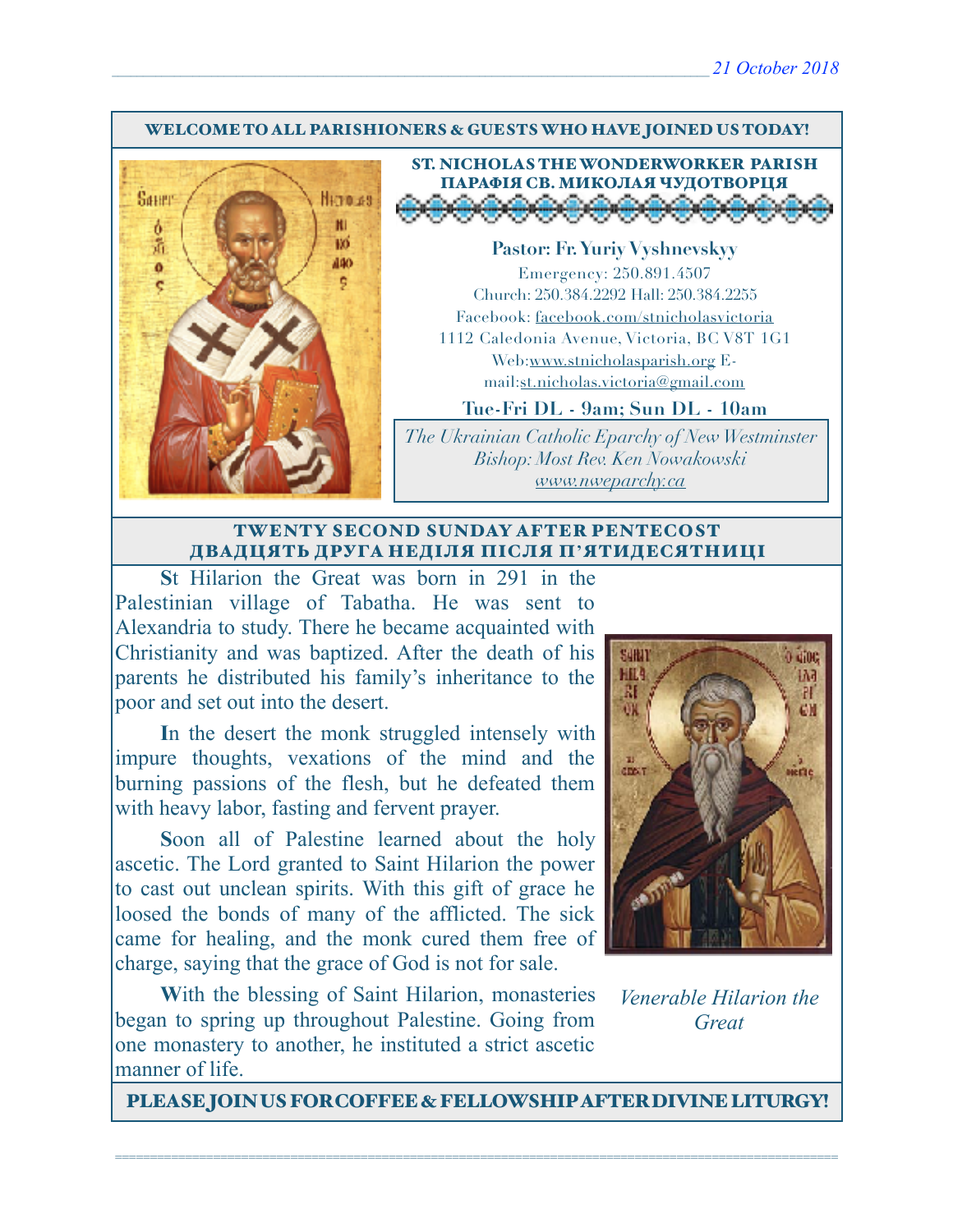| <b>SUNDAY HYMNS</b>                                                                                                                                                                                                                                                                                                                                                                                                                                                                                                                                                                                                                                                                                                                      |                                                   |                                                                         |                                          |                                    |          |  |  |  |
|------------------------------------------------------------------------------------------------------------------------------------------------------------------------------------------------------------------------------------------------------------------------------------------------------------------------------------------------------------------------------------------------------------------------------------------------------------------------------------------------------------------------------------------------------------------------------------------------------------------------------------------------------------------------------------------------------------------------------------------|---------------------------------------------------|-------------------------------------------------------------------------|------------------------------------------|------------------------------------|----------|--|--|--|
| <b>OPENING HYMN</b>                                                                                                                                                                                                                                                                                                                                                                                                                                                                                                                                                                                                                                                                                                                      |                                                   | В Страсі і Покорі / We Are Gathered pg. 234-235                         |                                          |                                    |          |  |  |  |
| <b>COMMUNION HYMN</b>                                                                                                                                                                                                                                                                                                                                                                                                                                                                                                                                                                                                                                                                                                                    |                                                   | Витай Між Нами / With Solemn Greeting pg. 244-245                       |                                          |                                    |          |  |  |  |
| <b>CLOSING HYMN</b>                                                                                                                                                                                                                                                                                                                                                                                                                                                                                                                                                                                                                                                                                                                      |                                                   | Боже Великий, Єдиний рg. 264                                            |                                          |                                    |          |  |  |  |
|                                                                                                                                                                                                                                                                                                                                                                                                                                                                                                                                                                                                                                                                                                                                          | Please join us today in singing our Sunday hymns! |                                                                         |                                          |                                    |          |  |  |  |
| <b>SUNDAY &amp; DAILY SCHEDULE</b>                                                                                                                                                                                                                                                                                                                                                                                                                                                                                                                                                                                                                                                                                                       |                                                   |                                                                         |                                          |                                    |          |  |  |  |
| <b>SUNDAY, October 21</b>                                                                                                                                                                                                                                                                                                                                                                                                                                                                                                                                                                                                                                                                                                                |                                                   | Divine Liturgy - for the Parishioners of St Nicholas Parish             |                                          |                                    | 10:00 AM |  |  |  |
| <b>MONDAY, October 22</b>                                                                                                                                                                                                                                                                                                                                                                                                                                                                                                                                                                                                                                                                                                                |                                                   | <b>NO SERVICESS</b>                                                     |                                          |                                    |          |  |  |  |
| TUESDAY, October 23                                                                                                                                                                                                                                                                                                                                                                                                                                                                                                                                                                                                                                                                                                                      |                                                   | Divine Liturgy of St. John Chrysostom                                   |                                          | 9:00 AM                            |          |  |  |  |
| <b>WEDNESDAY, October 24</b>                                                                                                                                                                                                                                                                                                                                                                                                                                                                                                                                                                                                                                                                                                             |                                                   | Divine Liturgy of St. John Chrysostom                                   |                                          | 9:00 AM                            |          |  |  |  |
| <b>THURSDAY, October 25</b>                                                                                                                                                                                                                                                                                                                                                                                                                                                                                                                                                                                                                                                                                                              |                                                   | Divine Liturgy of St. John Chrysostom                                   |                                          | 9:00 AM                            |          |  |  |  |
| FRIDAY, October 26                                                                                                                                                                                                                                                                                                                                                                                                                                                                                                                                                                                                                                                                                                                       |                                                   |                                                                         | Divine Liturgy of St. John Chrysostom    |                                    | 9:00 AM  |  |  |  |
| SATURDAY, October 27                                                                                                                                                                                                                                                                                                                                                                                                                                                                                                                                                                                                                                                                                                                     |                                                   |                                                                         | <b>NO SERVICESS</b>                      |                                    |          |  |  |  |
| <b>SUNDAY, October 28</b>                                                                                                                                                                                                                                                                                                                                                                                                                                                                                                                                                                                                                                                                                                                |                                                   | Divine Liturgy - for the Parishioners of St Nicholas Parish<br>10:00 AM |                                          |                                    |          |  |  |  |
| Please Note: to request a Divine Liturgy for a special intention, please see Fr. Yuriy to arrange for it!                                                                                                                                                                                                                                                                                                                                                                                                                                                                                                                                                                                                                                |                                                   |                                                                         |                                          |                                    |          |  |  |  |
| <b>SUNDAY EPISTLE READERS</b>                                                                                                                                                                                                                                                                                                                                                                                                                                                                                                                                                                                                                                                                                                            |                                                   |                                                                         |                                          |                                    |          |  |  |  |
| <b>DATE</b>                                                                                                                                                                                                                                                                                                                                                                                                                                                                                                                                                                                                                                                                                                                              | <b>READING</b>                                    |                                                                         | <b>UKRAINIAN</b>                         | <b>ENGLISH</b>                     |          |  |  |  |
| <b>SUNDAY, October 21</b>                                                                                                                                                                                                                                                                                                                                                                                                                                                                                                                                                                                                                                                                                                                | Gal. 6:11-18                                      |                                                                         | Motria Koropecky                         | William Vanderven                  |          |  |  |  |
| <b>SUNDAY, October 28</b>                                                                                                                                                                                                                                                                                                                                                                                                                                                                                                                                                                                                                                                                                                                | Eph. 2:4-10                                       |                                                                         | Marian Chalifoux<br>Yuliya Pelekhata     |                                    |          |  |  |  |
| <b>SUNDAY, November 4</b>                                                                                                                                                                                                                                                                                                                                                                                                                                                                                                                                                                                                                                                                                                                | Eph. 2:14-22                                      |                                                                         | Dmytro Maksymiv<br><b>Robert Herchak</b> |                                    |          |  |  |  |
| SUNDAY, November 11                                                                                                                                                                                                                                                                                                                                                                                                                                                                                                                                                                                                                                                                                                                      | Eph. 4:1-6                                        |                                                                         | Kateryna Yaremyn<br><b>Bryan Melnyk</b>  |                                    |          |  |  |  |
| Thank you, Epistle readers, for your service in proclaiming God's Word!                                                                                                                                                                                                                                                                                                                                                                                                                                                                                                                                                                                                                                                                  |                                                   |                                                                         |                                          |                                    |          |  |  |  |
| <b>2018 PARISH COUNCIL EXECUTIVE</b>                                                                                                                                                                                                                                                                                                                                                                                                                                                                                                                                                                                                                                                                                                     |                                                   |                                                                         |                                          | PASTORAL MINISTRY & HOLY MYSTERIES |          |  |  |  |
| Alec Rossa - 250.472.3374 CONFESSIONS<br>$.1/2$ hour before Liturgy<br><b>CHAIRPERSON</b><br>SECRETARYRichard DeMerchant - 250.893.3484<br>BAPTISMSby appointment<br>MARRIAGESsix months notice should<br>FINANCIAL SECRETARYDavid Newberry - 250.598.8197<br>be given to the parish priest, and he should be<br>FUNDRAISING/HALL RENTALRobert Herchak - 250.386.7872<br>contacted before any other arrangements are made<br>FUNERALSby appointment<br>LITURGICAL COMMITTEEMotria Koropecky - 250.658.3051<br>MEMBER AT LARGECindy Lazaruk - 778.677.9072<br><b>Bequests &amp; Wills:</b> Leaving a bequeath is a process of giving a donation through your will. It is                                                                  |                                                   |                                                                         |                                          |                                    |          |  |  |  |
| simply a distribution from your estate to a charitable organization through your last will and testament. It<br>can be as small or as large a donation as you wish. It is important that you talk to your lawyer about the<br>process. In your kindness please remember St Nicholas the Wonderworker Ukrainian Catholic Church in<br>your bequeath and will. If anyone wishes to make such a bequeath in their will, the following clause may<br>be included or added to a will: "I give, devise, and bequeath to St Nicholas the Wonderworker Ukrainian<br>Catholic Parish - 1112 Caledonia Avenue, Victoria BC, V8T 1G1, the sum of \$ (or % of my<br>estate), to be used for the benefit of the parish and it's pastoral activities." |                                                   |                                                                         |                                          |                                    |          |  |  |  |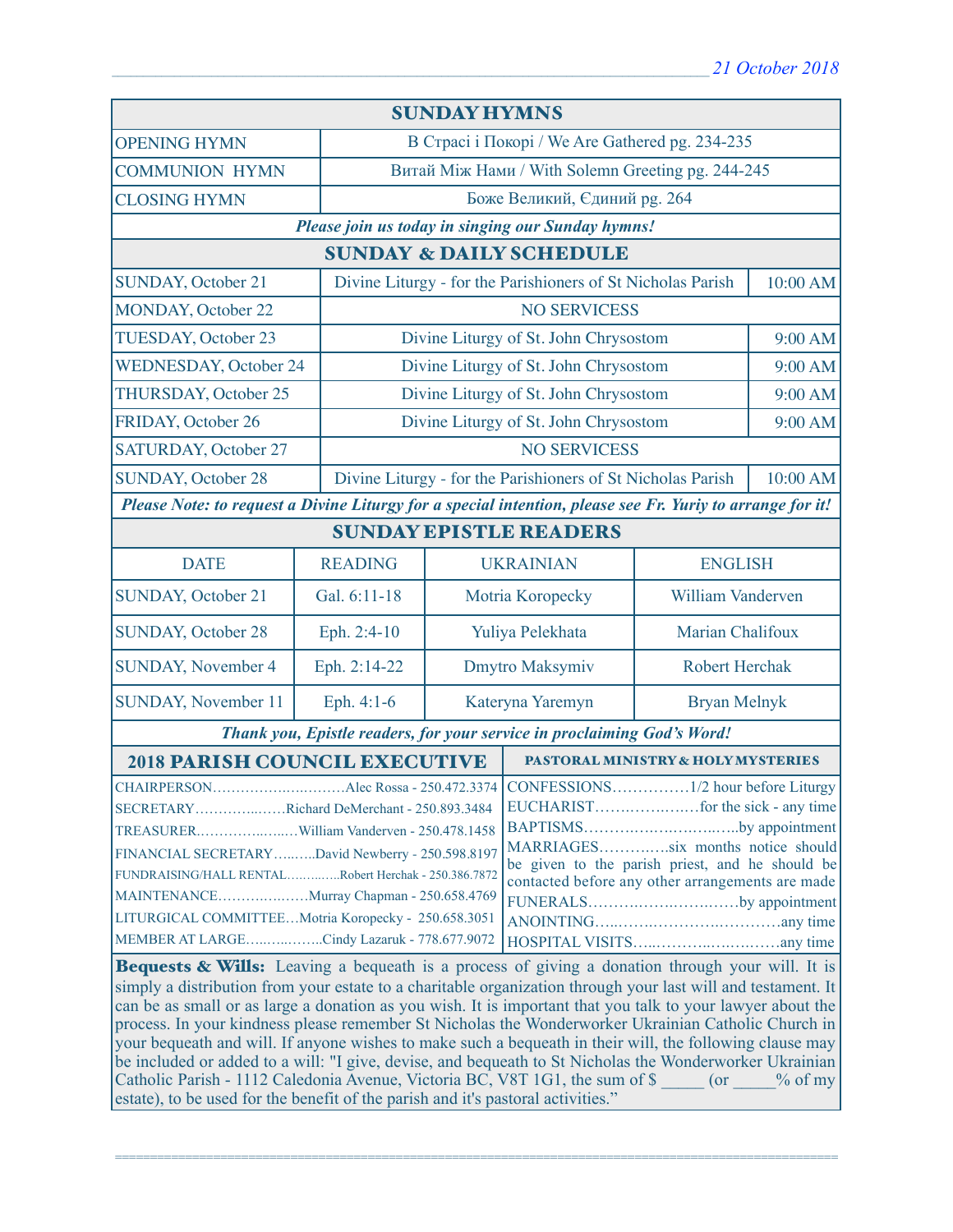### **Vibrant Parish Prayer**

**O** God, Creator of Heaven and Earth! Because of your indescribable love for us, you sent your Only-Begotten Son, Our Lord and Saviour, Jesus Christ - The Way, The Truth, and The Life and our Salvation. In His name, we turn to You. Strengthen our hearts and minds in Christian love and in unity of purpose as we strive to build a Vibrant Parish. Give us the grace to model our lives according to the Word of God. Instill in us the desire to pray and to celebrate the Holy Mysteries as one Christian Family in our Parish Community. Inspire us to follow Your great command to be a servant to the less fortunate among us! Grant this, O Lord, through the mercies and love for mankind of Your Only-Begotten Son with whom You are blessed, together with Your All-Holy, Good and Life-Giving Spirit, now and forever and ever. Amen!



### **St. Nicholas Parish**

**A Place To Encounter The Living Christ** Through the word, the Holy Mysteries & Prayer, Serving One's Neighbor, Leadership Fostering & Serving Unity and Missionary Spirit (His Beatitude Sviatoslav)



### **Молитва Живої Парафії**

**Г**осподи Ісусе Христе, Пастирю Добрий, як колись Ти пригорнув заблуканих овечок, щоб вони пізнали Твій голос і були Твоїм стадом, так і сьогодні глянь ласкаво з небесних висот на нашу парафію та зішли на неї Твого Святого Духа, щоб вона була місцем пізнання радості Доброї Новини. Скріплюй нас Твоєю присутністю та єднай нас кожночасно в молитві. Даруй нам духа служіння ближньому, щоб у нашій парафії кожний міг зустріти Тебе, милостивого Бога. Благослови наш духовний провід Твоєю мудрістю і дай, щоб ніхто з нас не шкодував ні часу, ні талантів, ні матеріальних дібр для розбудови Твого царства. Єднай нас у мирі та злагоді, щоб ми були Твоєю спільнотою любові. Всели в нас місійного духа, щоб ми стали тим світилом євангельського слова, молитви і добрих діл, що кличе кожного до участі в Божественному житті, щоб славилося, Спасе, Твоє Ім'я з безначальним Твоїм Отцем та пресвятим, благим і животворящим Твоїм Духом нині, і повсякчас, і на віки віків. Амінь.

# DIVINE LITURGY PROPERS

*The Divine Liturgy - An Anthology for Worship: Liturgy - pg. 270-318; propers - pg. 345 The Liturgy prescribed for today is that of St. John Chrysostom.* 

**Troparion, Tone 5:** Let us the faithful acclaim and worship the Word,\* co-eternal with the Father and the Spirit,\* and born of the Virgin for our salvation.\* For He willed to be lifted up on the cross in the flesh, to suffer death\* and to raise the dead by His glorious resurrection.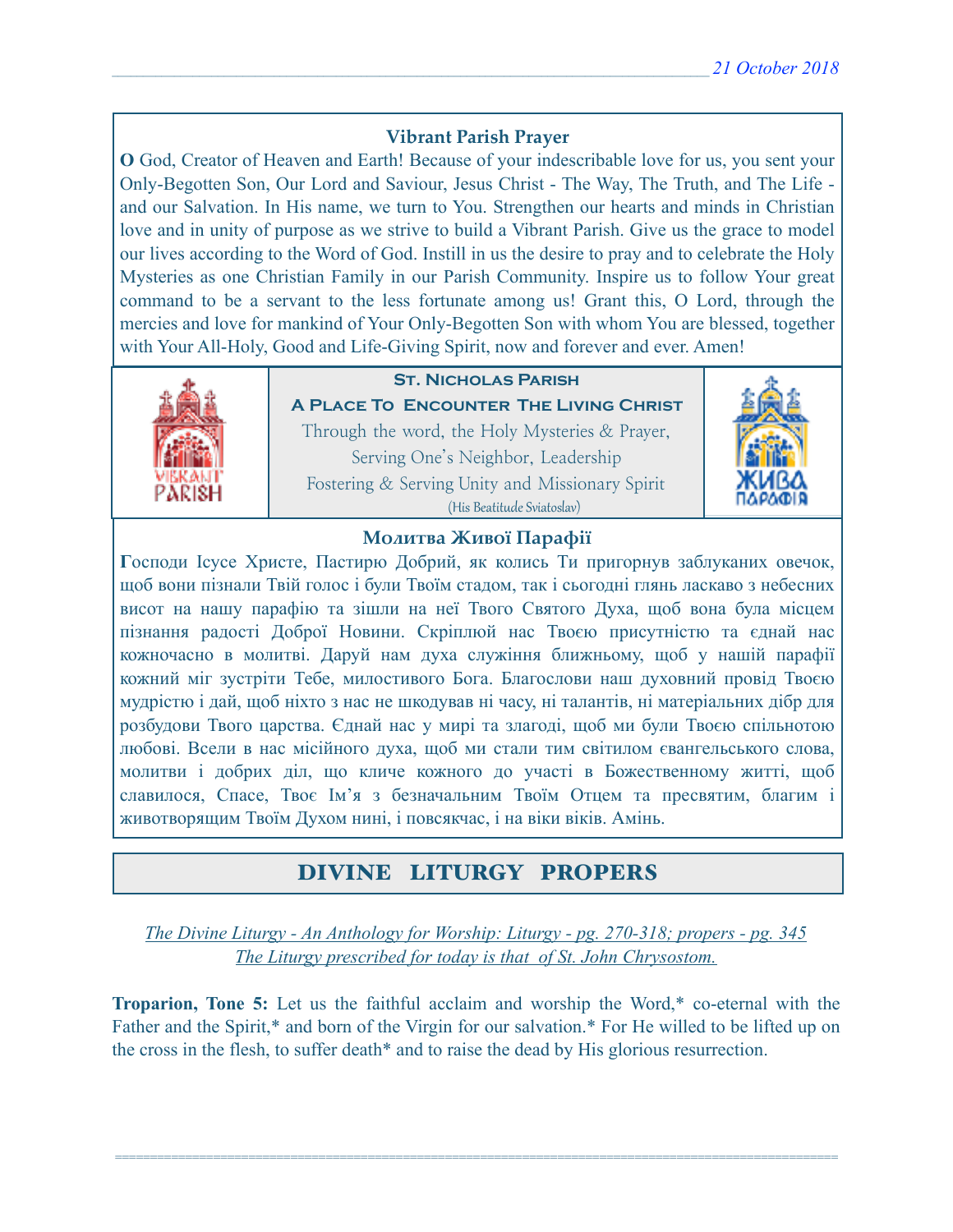**Glory: Kontakion, Tone 5:** You, my Saviour, descended to Hades,\* and as the Almighty, You shattered its gates.\* With Yourself You, as the Creator, raised the dead and shattered the sting of death,\* and delivered Adam from the curse, O Lover of Humankind.\* And so we cry out: "Save us, O Lord."

**Now: Theotokion, Tone 5:** Rejoice, O rampart and protection of those who have recourse to you!\* Rejoice, O tranquil haven and Virgin,\* who gave birth in the flesh to your Maker and God! \* Fail not to intercede for those\* who sing and worship the Child you bore.

**Prokeimenon, Tone 5:** You, O Lord, will guard us and will keep us<sup>\*</sup> from this generation and for ever. *Verse:* Save me, O Lord, for there is no longer left a just man.

**Epistle - Gal. 6:11-18 - A Reading from the Letter of Saint Apostle Paul to Hebrews:** Brothers and Sisters, see what large letters I make when I am writing in my own hand! It is those who want to make a good showing in the flesh that try to compel you to be circumcised—only that they may not be persecuted for the cross of Christ. Even the circumcised do not themselves obey the law, but they want you to be circumcised so that they may boast about your flesh. May I never boast of anything except the cross of our Lord Jesus Christ, by which the world has been crucified to me, and I to the world. For neither circumcision nor uncircumcision is anything; but a new creation is everything! As for those who will follow this rule— peace be upon them, and mercy, and upon the Israel of God. From now on, let no one make trouble for me; for I carry the marks of Jesus branded on my body. May the grace of our Lord Jesus Christ be with your spirit, brothers and sisters. Amen.

**Alleluia, Tone 5:** *Verse:* Your mercies, O Lord, I will sing for ever; from generation to generation I will announce Your truth with my mouth. *Verse:* For You have said: Mercy shall be built up for ever; in the heavens Your truth shall be prepared.

**Gospel - Luke 16:19-31 -** The Lord told this parable: "There was a rich man who dressed in purple garments and fine linen and dined sumptuously each day. And lying at his door was a poor man named Lazarus, covered with sores, who would gladly have eaten his fill of the scraps that fell from the rich man's table. Dogs even used to come and lick his sores. When the poor man died, he was carried away by angels to the bosom of Abraham. The rich man also died and was buried, and from the netherworld, where he was in torment, he raised his eyes and saw Abraham far off and Lazarus at his side. And he cried out, 'Father Abraham, have pity on me. Send Lazarus to dip the tip of his finger in water and cool my tongue, for I am suffering torment in these flames.' Abraham replied, 'My child, remember that you received what was good during your lifetime while Lazarus likewise received what was bad; but now he is comforted here, whereas you are tormented. Moreover, between us and you a great chasm is established to prevent anyone from crossing who might wish to go from our side to yours or from your side to ours.' He said, 'Then I beg you, father, send him to my father's house, for I have five brothers, so that he may warn them, lest they too come to this place of torment.' But Abraham replied, 'They have Moses and the prophets. Let them listen to them.' He said, 'Oh no, father Abraham, but if someone from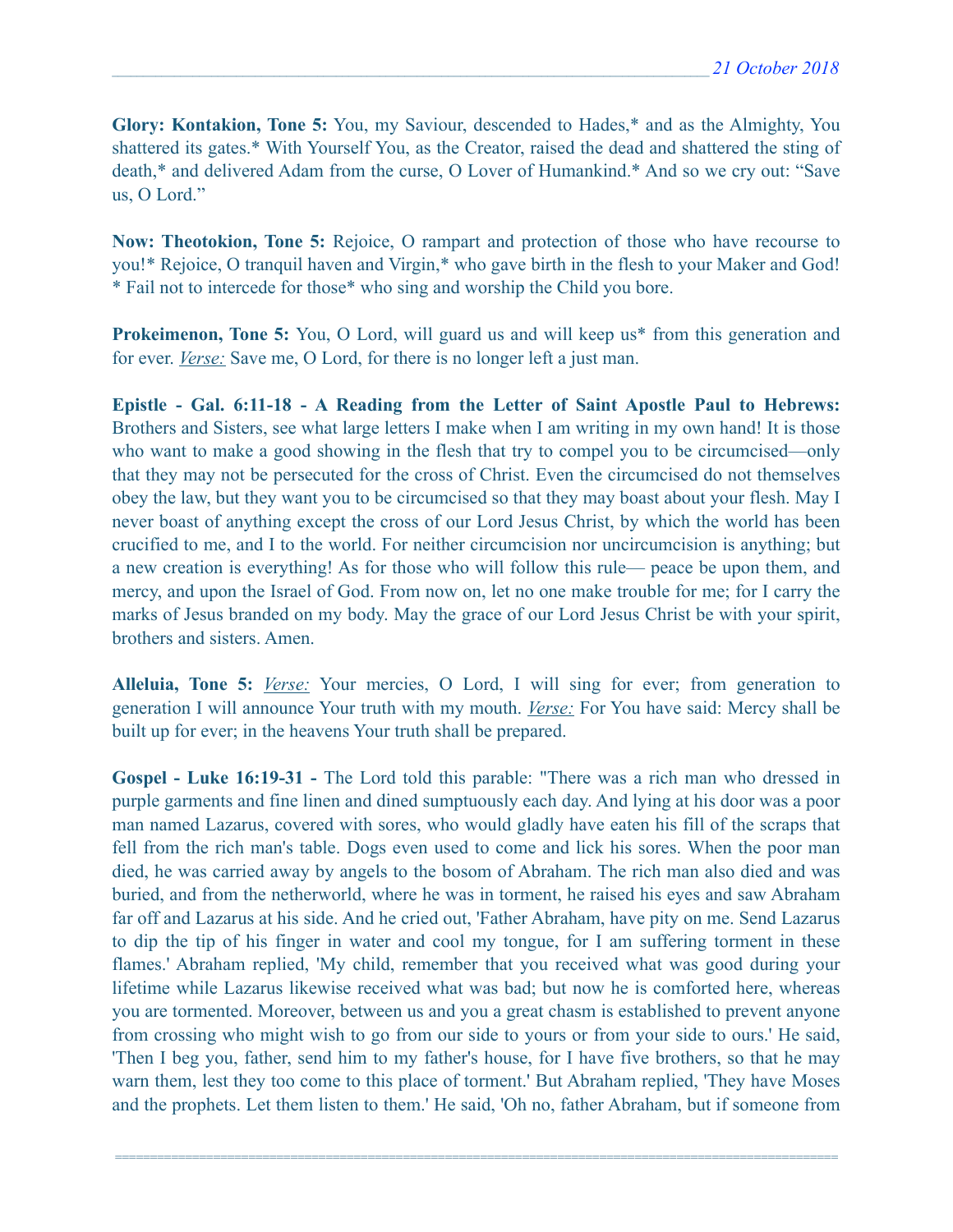the dead goes to them, they will repent.' Then Abraham said, 'If they will not listen to Moses and the prophets, neither will they be persuaded if someone should rise from the dead.'

**Communion Hymn:** Praise the Lord from the heavens;\* praise Him in the highest.\* Alleluia, alleluia,\* alleluia!

**Prayer After Holy Communion:** Having been made worthy to partake in a mystical way of Your immaculate Body and precious Blood, O Christ our God, I acclaim and bless, worship and glorify You, and proclaim the greatness of Your saving acts, now and for ever and ever. Amen. *(more Prayers After Holy Communion on pg. 324-326 in the Anthology book).* 

 $\langle$ 

**Тропар, глас 5:** Рівнобезначальне з Отцем і Духом Слово,\* що від Діви народилося на спасіння наше,\* прославмо, вірні, і поклонімся,\* бо Воно благозволило тілом зійти на хрест\* і смерть перетерпіти, і воскресити померлих\* славним воскресінням Своїм.

**Слава: Кондак, глас 5:** До аду, Спасе мій, зійшов Ти,\* і, як всемогутній, сокрушивши його брами,\* Ти, Чоловіколюбче, як Творець, воскресив з Собою померлих,\* жало смерти вирвав, й Адама від прокляття визволив.\* Тому всі до Тебе взиваємо:\* Спаси нас, Господи!

**І нині: Богородичний, глас 5:** Радуйся, Брамо Господня, непрохідна!\* Радуйся, Охороно і Покрове тих, що до Тебе приходять!\* Радуйся, тиха Пристане і Вседіво, що Свого Творця і Бога тілом породила!\* Молись безупинно за тих, що прославляють\* і почитають Народоженого від Тебе.

**Прокімен, глас 5:** Ти, Господи, збережеш нас і захистиш нас\* від роду цього і повік. *Стих:* Спаси мене, Господи, бо не стало праведного.

**Апостол - Гл. 6:11-18 - До Галатів Послання Святого Апостола Павла Читання:** Браття і сестри, гляньте, якими буквами пишу вам власною рукою. Ті, що хочуть показатися гарними тілом, – вони силують вас обрізатися, щоб тільки уникнути переслідування за хрест Христа. Бо й самі обрізані, не додержують закону, а хочуть, щоб ви обрізувалися, щоб їм хвалитися вашим тілом. Мене ж не доведи, Боже, чимсь хвалитися, як тільки хрестом Господа нашого Ісуса Христа, яким для мене світ розп'ятий, а я – світові; бо ані обрізання, ані необрізання є щось, лише – нове створіння. На тих, які поступають за цим правилом, мир на них і милосердя, а й на Ізраїля Божого. На майбутнє нехай ніхто мені не завдає клопоту, бо я ношу на моїм тілі рани Ісуса. Благодать Господа нашого Ісуса Христа нехай буде з вашим духом, брати! Амінь.

**Алилуя, глас 5:** *Стих:* Милості Твої, Господи, оспівуватиму повік, і з роду в рід сповіщу устами моїми Твою вірність. *Стих:* Бо сказав Ти: Повік милість збудується, на небесах приготовиться істина Твоя.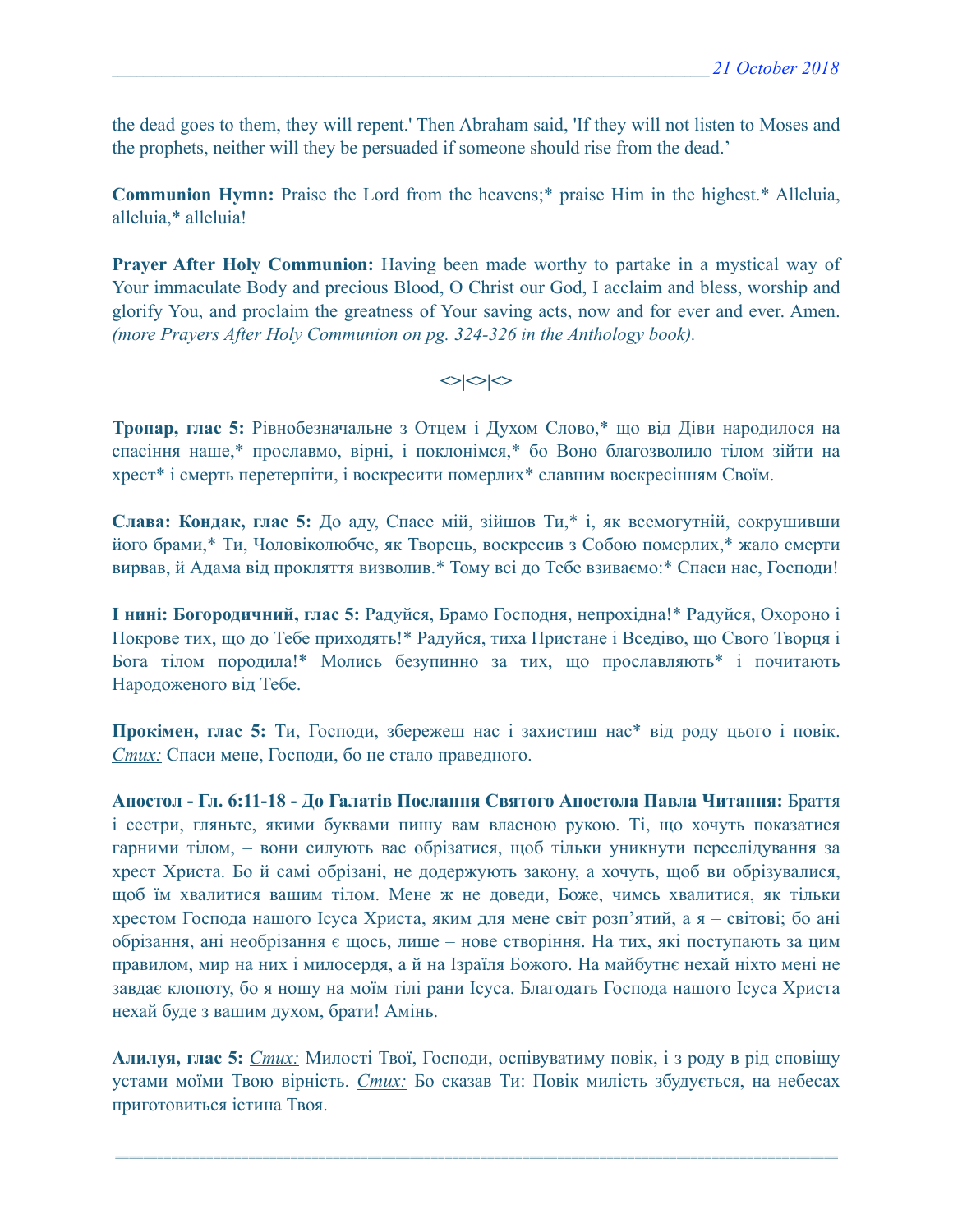**Євангеліє - Лука 16:19-31 -** Сказав Господь притчу оцю: Був один чоловік багатий, що одягавсь у кармазин та вісон та бенкетував щодня розкішне. Убогий же якийсь, на ім'я Лазар, лежав у нього при воротях, увесь струпами вкритий; він бажав насититися тим, що падало в багатого зо столу; ба навіть пси приходили й лизали рани його. Та сталося, що помер убогий, і ангели занесли його на лоно Авраама. Помер також багатий, і його поховали. В аді, терплячи тяжкі муки, зняв він очі й побачив здалека Авраама та Лазаря на його лоні, і він закричав уголос: Отче Аврааме, змилуйся надо мною і пошли Лазаря, нехай умочить у воду кінець пальця свого й прохолодить язик мій, бо я мучуся в полум'ї цім. Авраам же промовив: Згадай, мій сину, що ти одержав твої блага за життя свого, так само, як і Лазар свої лиха. Отже, тепер він тішиться тут, а ти мучишся. А крім того всього між нами й вами вирита велика пропасть, тож ті, що хотіли б перейти звідси до вас, не можуть; ані звідти до нас не переходять. Отче, сказав багатий, благаю ж тебе, пошли його в дім батька мого; я маю п'ять братів, нехай він їм скаже, щоб і вони також не прийшли в це місце муки. Авраам мовив: Мають Мойсея і пророків; нехай їх слухають. Той відповів: Ні, отче Аврааме, але коли до них прийде хто з мертвих, вони покаються. А той відозвавсь до нього: Як вони не слухають Мойсея і пророків, то навіть коли хто воскресне з мертвих, не повірять.

**Причасний:** Хваліте Господа з небес,\* хваліте Його на висотах. Алилуя, алилуя, алилуя!

**Молитва По Святім Причастю:** Таїнственно удостоївшись бути причасником Твого пречистого тіла і чесної крови, Христе Боже, оспівую і благословлю, поклоняюся, і славлю, і величаю спасіння Твої, Господи, нині і повсякчас, і на віки вічні. Амінь. *(більше Молитов По Святім Причастю на ст. 80-87 в маленькій книжечці "Божественна Літургія")*.

# ANNOUNCEMENTS

- ✦**HAPPY BIRTHDAY** to CINDY LAZARUK and all those who celebrated their birthdays this past week. May the Lord Our God continue to bless you abundantly and the Holy Mother of God protects you at all times. Многая Літа!
- ✦**CORNELL BABIE FUNERAL DETAILS:** Wednesday, October 24 at **11am** at St. Nicholas church; Divine Liturgy with Panakhyda followed by a luncheon in the parish hall. May our Lord place Cornell's soul in the place where all the saints abide, and may his memory be everlasting - Вічная пам'ять!
- ✦**BE A STEWARD CLEANING THE CHURCH:** at this time we are reaching out to ask parishioners and their family members to volunteer in the cleaning of the church interior. This requires a bi-monthly commitment of vacuuming, dusting and flower arranging. If there is a sufficient number of volunteers the commitment would be minimal about once every two or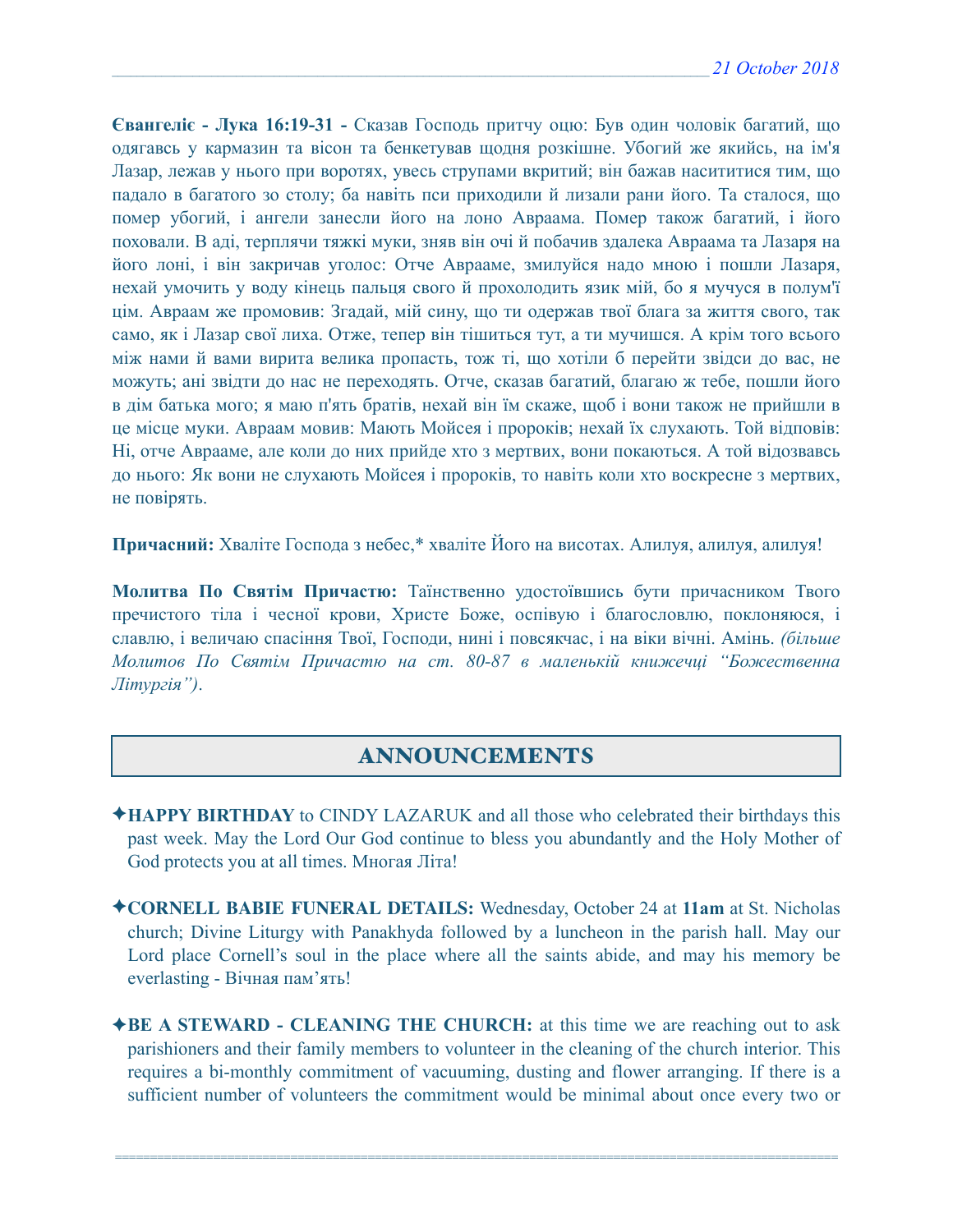three months. Please consider donating your time and energy. For more information please contact Motria.

- ✦**PRAYER REQUEST:** Please keep in your prayers GORD HRYHORYSHEN and other members of our parish, our family and friends who are ailing, in hospitals, nursing homes and those who are not able to join actively in their community.
- ✦**ST. NICHOLAS BOOK STORE:** The Divine Liturgy An Anthology of Worship **\$25**; "Christ Our Pascha" Catechism of the Ukrainian Catholic Church/"Христос Наша Пасха" Катехизм Української Католицької Церкви - **\$25**; "Sing to Our God" hymn book - **\$15**; Молитовник "Прийдіте Поклонімся" - **\$10;** "The Rosary - The Prayer Rule of the Mother of God in the Ukrainian Catholic Church" - **\$10.**
- ✦**PARISH CALENDAR OF BIRTHDAYS & ANNIVERSARIES:** If you would like to be included in our Parish Calendar of Birthday and Anniversary celebrations, please put date in our calendar located at the church vestibule. Each week, we will list the names in our parish bulletin so we can celebrate these happy occasions together!
- ✦**JOIN OUR CHOIR:** Do you enjoy singing? Please consider joining our St Nicholas Parish Choir and remember that we ALWAYS looking for new members! Contact Motria Koropecky for details at 250.658.3051.
- ✦**CATECHISM ANNOUNCEMENT:** "*And they were bringing to Him also the infants, in order that He may be touching them; but after the disciples saw it, they rebuked them. But Jesus called them to Himself and said, Let alone the little children to come to Me, and cease hindering them; for of such is the kingdom of God*." We are happy to welcome all children to our St. Nicholas The Wonderworker catechism program. Weekly classes are scheduled Sunday morning during Divine Liturgy. We want your children to learn more about their Catholic faith, sacred scripture, feast days, and religious practices and customs of the Ukrainian Catholic church. If you have any questions, please do not hesitate to contact Marian Chalifoux at 250.507.1005.
- ✦**THRIFTY'S PRE-PAID FOOD CARDS** We all have to buy groceries. Why not have 6% of it returned back to the church at no extra charge! Cards are available in \$100, \$200, and \$500 denominations. Talk to Alec after today's liturgy to pre- order your cards. We need to sell A LOT of them! We encourage you to consider purchasing them for yourselves as gifts too.
- ✦**BE A STEWARD:** Have you ever wondered what more can you do to help our parish? Here are some suggestions: **Steward** of property security; **Steward** of grounds cleaning; **Steward** of cleaning church; **Steward** of church linen; **Steward** of outreach; **Steward** of caring; **Steward** of prayer; **Steward** of service. Quite often, our homebound or senior members, once active in their younger years, want to find purpose in their senior years. It's not only about doing but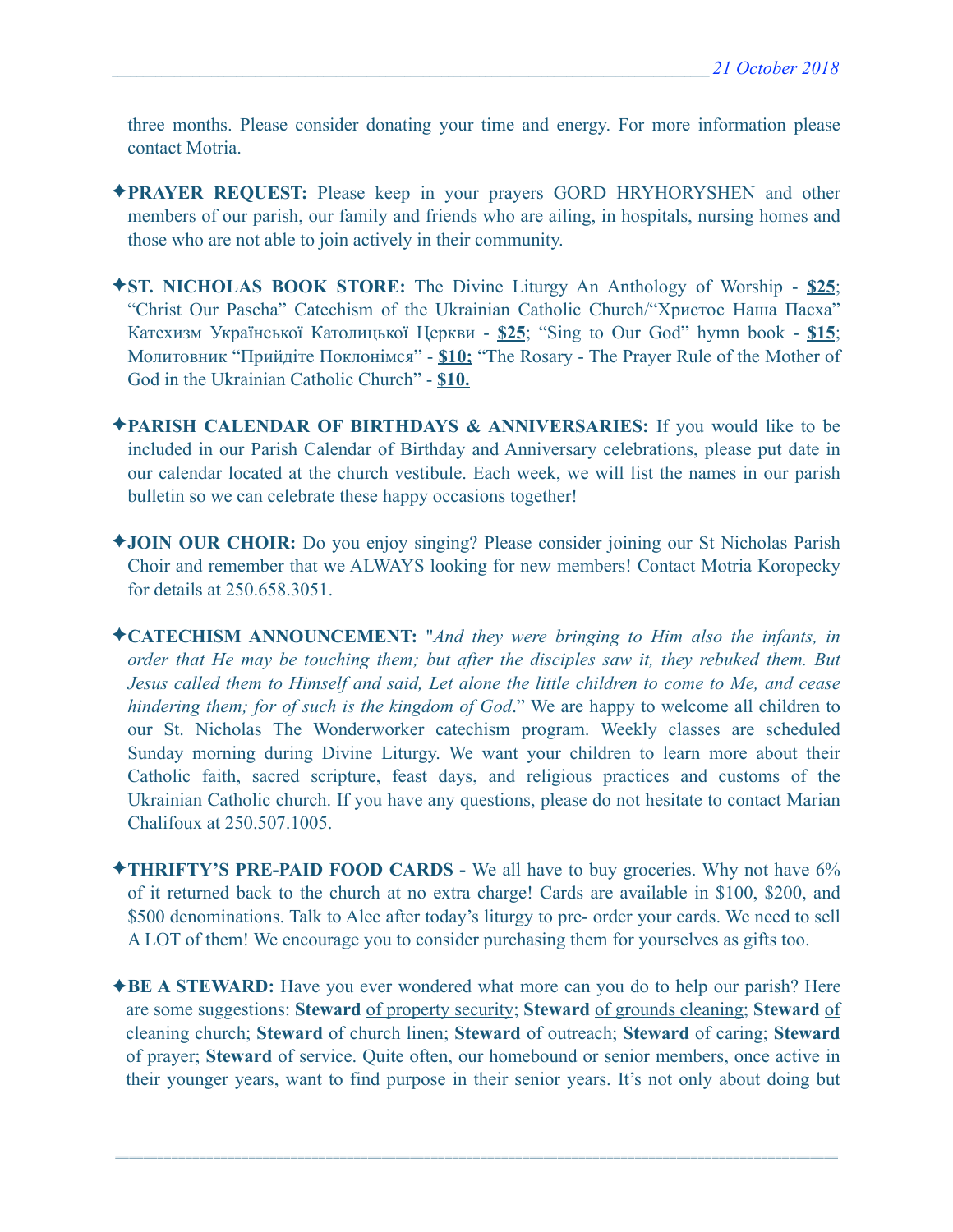about "BEING" present to others. Contact Fr. Yuriy **OR** Darlene DeMerchant for more information. You will be amazed how "BEING" can make a difference.

- ✦**PARISH LIBRARY:** please visit our parish library and browse through the books on spirituality, church history, iconography, history of the Ukrainians in Canada, children's books and more… The library is located in the church vestibule. Please use a library book sign out form when borrowing a book.
- ✦**SUNDAY COFFEE VOLUNTEERS** act as hosts and serve light refreshments following the Sunday morning Divine Liturgy, providing an opportunity for the faithful to socialize with friends and visitors following their shared worship experience. We thank all of our parishioners who kind volunteer to serve refreshments. Whether you are new to the Parish, or are a longtime members, please join us for coffee. Please speak with Robert if you would like to volunteer.
- ✦**WE SHARE THE AIR:** Please keep it healthy and fragrant free. Someone in this area is scent-sitive. The chemicals used in scented products can make some people sick, especially those with fragrance sensitivities, asthma, allergies and other respiratory ailments. PLEASE DO NOT \*wear perfume, cologne, lotion, aftershave and other fragrances; \*USE unscented personal care products. Be Sensitive to Others. Thank you for your understanding. *St. Nicholas parish.*
- ✦**OCTOBER 14, SUNDAY DONATIONS** Coffee: \$43.00; Vigil lights: \$12.00; Loose collection: \$20.00; Envelope collection: \$543.45; Pre-authorized donations Oct 8 to Oct 14: \$120.00 **TOTAL: \$738.45**

### GETTING TO KNOW OUR ICONOSTASIS



# **St. Olha, Equal of the Apostles, Princess of Kyivan Rus'** *(July 11)*

St. Olha, Equal of the Apostles, was the wife of Kyivan Great Prince Ihor. After Ihor's death the burden of government fell upon Olha and her three-year-old son Svyatoslav. Olha entered into history as a great builder of the civil life and culture of Kyivan Rus. She extensively traveled throughout the land with the aim of the wellbeing and improvement of the civil and domestic manner of the life of her subjects.

 Having consolidated the inner strengthening of the might of the Kyiv great-princely throne Olha centralized the whole of state rule with the help of the system of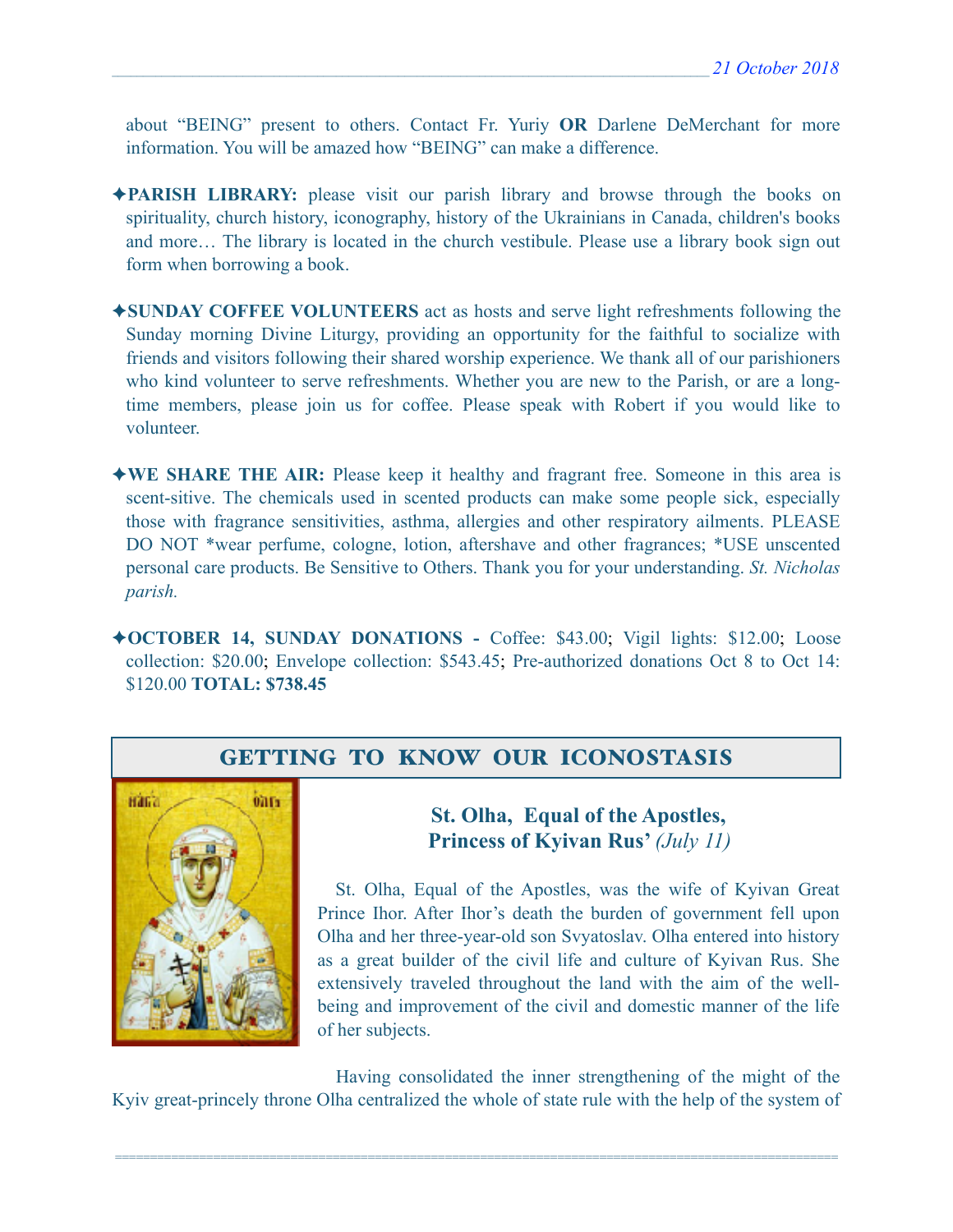"pohosti" (administrative trade centres). Later, when Olha had become a Christian, they began to erect the first churches at the "pohosti"; from the time of the Baptism of Rus' the "pohost" and church (parish) became inseparably associated.

 But it was not only the strengthening of the civil realm and the improvement of domestic norms of the manner of life for people that attracted the attention of Princess Olha. Even more urgent for her was the fundamental transformation of the religious life of Rus', the spiritual transfiguration of the nation.

 In the summer of 954, having entrusted Kyiv to her son Svyatoslav, Princess Olha traveled to Constantinople. This was a peaceful "expedition", combining the tasks of religious pilgrimage and diplomatic mission, but the political considerations demanded that it become simultaneously a display of the military might of Rus' on the Black Sea.

 The appearance of the Kyivan fleet in the Bosphorus created the necessary effect for the developing of Kyivan-Byzantine dialogue. A great impression was produced by the wealth of Christian churches and the holy things preserved in them throughout Constantinople. Princess Olha attended services in the finest churches of Constantinople: at Hagia Sophia, at Blachernae, and others.

 Princess Olha she made the decision to become a Christian. The sacrament of Baptism was made over her by the Constantinople Patriarch Theophylactus, and her godfather was Emperor Constantine Porphyrogenitos. At Baptism she was given the name Helen in honor of the holy Equal of the Apostles Helen, the mother of St. Constantine. In edifying words spoken at the conclusion of the rite, the Patriarch said, "Blessed are you among Kyivan women, for you have forsaken the darkness and have loved the Light. The Kyivan people shall bless you in all the future generations, from your grandson and great-grandson to your furthermost descendants." He instructed her in the truths of the Faith, the churchly rules and the rule of prayer, he explained the commands about fasting, chastity and charity. "She, however," said the Monk Nestor, "bowed her head and stood, literally like a sponge absorbing water, listening to the teaching." Bowing down to the Patriarch, she said, "By your prayers, O Master, let me be preserved from the wiles of enemies".

 After becoming a Christian, Olha zealously devoted herself to efforts of Christian evangelization among the pagans, and also church construction: "demanding the distressing of demons and the beginning of life for Christ Jesus". She built the churches of St. Nicholas and the church of the Holy Wisdom at Kyiv, of the Annunciation of the Most Holy Theotokos at Vytebsk, and of the Holy Life-Creating Trinity at Pskov.

 It was no mere coincidence that Olha received in Baptism the name of St. Helen, who found the Venerable Wood of the Cross. The foremost sacred item in the newly built Kyiv Sophia temple was a piece of the Holy Cross, brought by this new Helen from Constantinople, and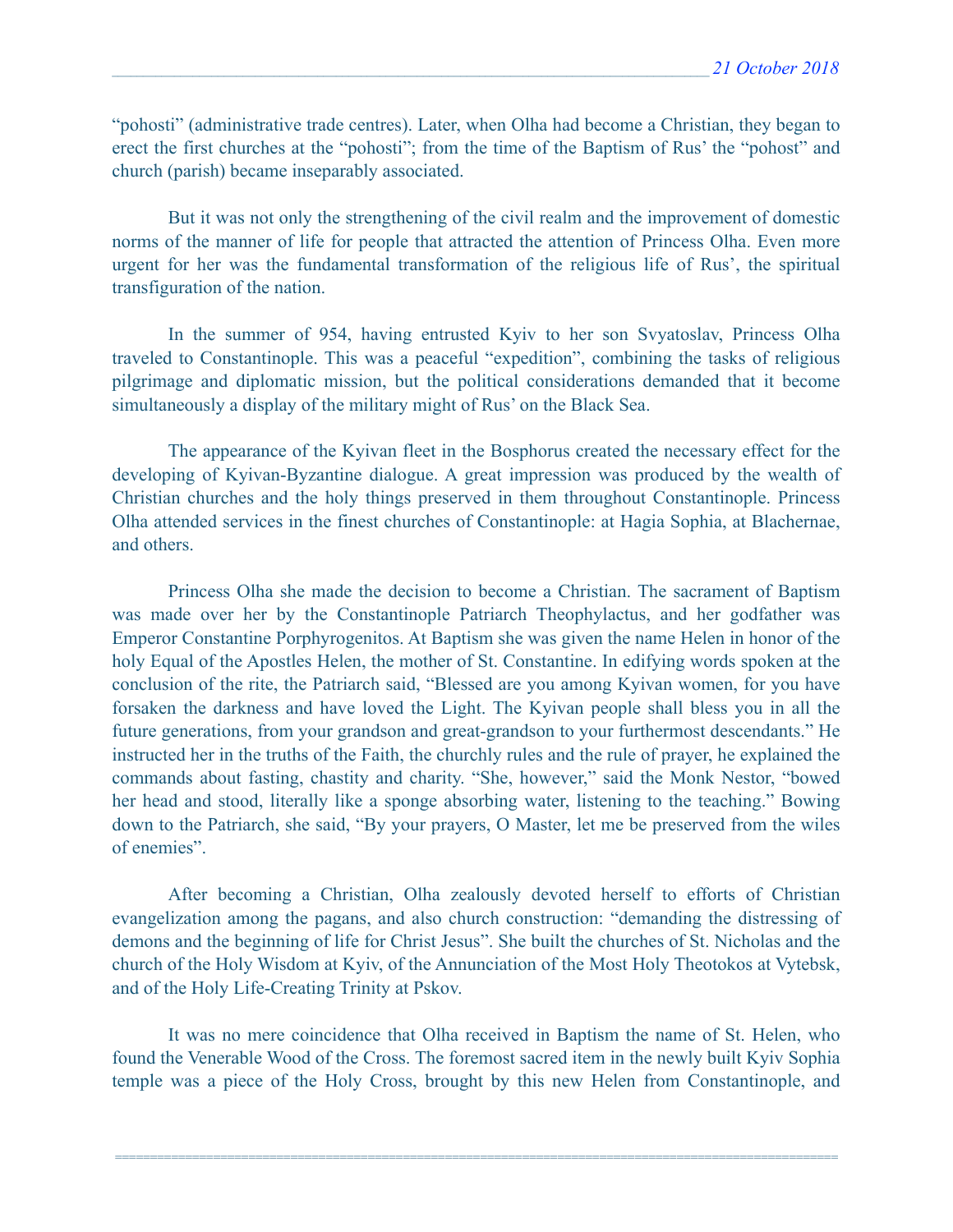received by her in blessing from the Patriarch of Constantinople. The Cross, by tradition, was hewn out from an entire piece of the Life-Creating Wood of the Lord.

 After some years matters at Kyiv had twisted ultimately in favor of paganism, and Rus' having become neither Orthodox nor Catholic, had second thoughts about accepting Christianity. The pagan reaction was so strong that some of the Kyiv Christians who had been baptized with Olha at Constantinople began to suffer. By order of Svyatoslav, St. Olha's nephew Hlib was killed and some of the churches built by her were destroyed.

 In the aftermath of these events Olha was obliged to accede to humiliation and withdraw into matters of personal piety, handing over the reigns of government to her pagan-son, Svyatoslav. When Svyatoslav was away from Kyiv on military campaigns and wars, the governance of the realm was again entrusted to his mother. But the question about the Baptism of Rus' was taken off the agenda, and this was ultimately bitter for St. Olha, who regarded the good news of the Gospel of Christ as the chief matter in her life.

 On July 11, 969, St. Olha died. In her final years, amidst the triumph of paganism, she had to have a priest by her secretly. But before death, having found her former firmness and resolve, she forbid pagan celebrations of the dead, and gave final instructions to bury her openly in accord with the Christian ritual. Presbyter Gregory, who was with her at Constantinople in 957, fulfilled her request.

 St. Olha lived, died, and was buried as a Christian. "And thus having lived and well having glorified God in Trinity, Father and Son and Holy Spirit, having worshipped in the blessed faith, she ended her life in the peace of Christ Jesus, our Lord." As her prophetic testament to succeeding generations, with deep Christian humility she confessed her faith concerning her nation: "God's will be done! If it pleases God to have mercy upon my native Kyivan Land, then they shall turn their hearts to God, just as I have received this gift."

 St. Olha glorified God with good deeds in all things, and God glorified her. In 1007, under Prince Volodymyr, the relics of St. Olha were transferred to the Desyatynna Church of the Dormition of the Most Holy Theotokos and placed in a special sarcophagus.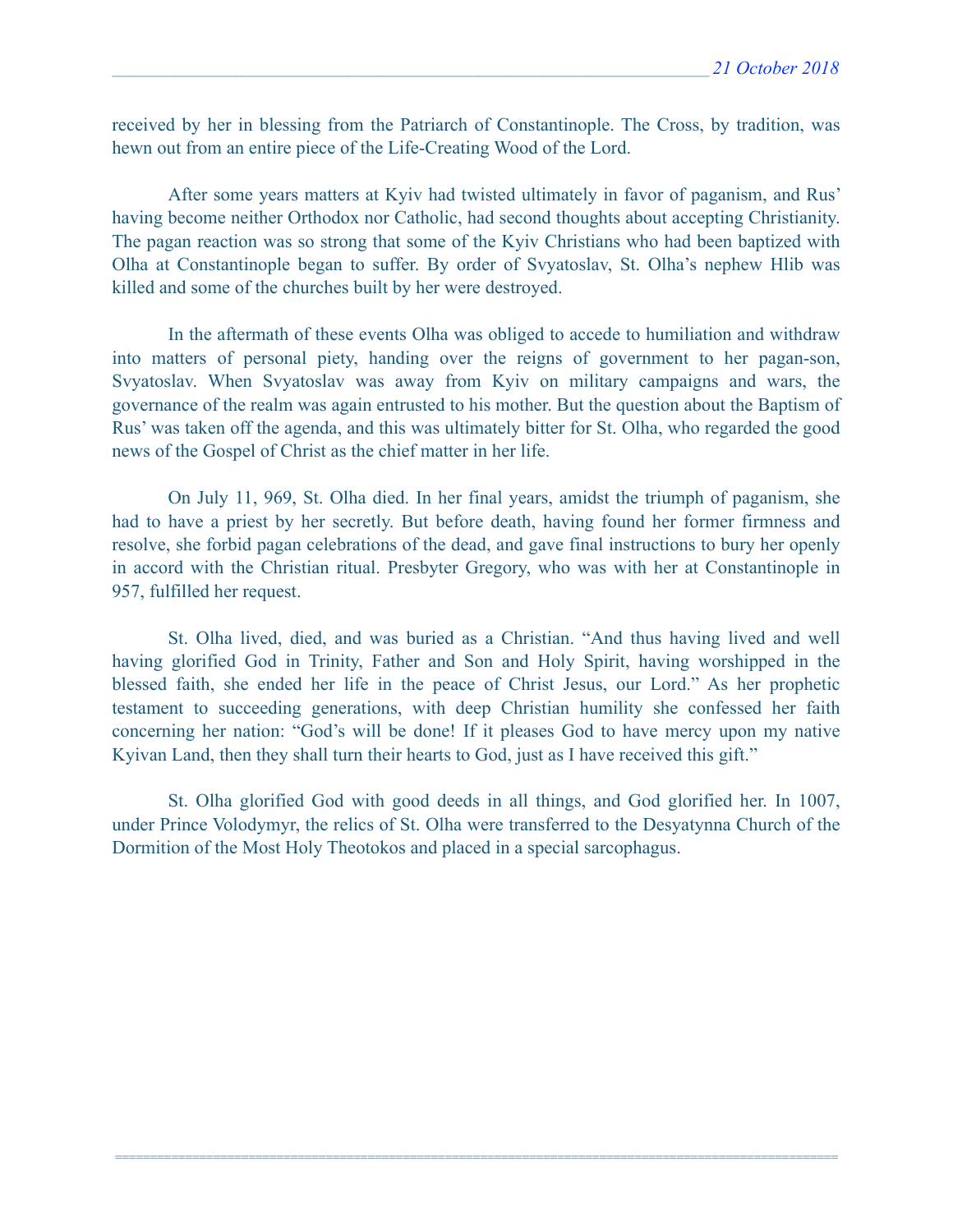#### READING THE CATECHISM *"CHRIST - OUR PASCHA"*



#### *2) The Rite of Crowning*

*#481* The asceticism of Christian marriage is also presented in the troparia sung before the removal of the crowns. In the first troparion we hear the words: "Dance, Isaiah: the Virgin has conceived in her womb and has borne a Son, Emmanuel, who is God and man..." The Church rejoices in the fulfilment of the prophecy of



Isaiah about Emmanuel God-with-us coming into the new marriage and dwelling there as in a domestic church. In the second troparion, "O holy martyrs, you suffered gloriously and have received your crowns...," the Church asks the holy martyrs for their intercession. She prays that Christ, the "apostles' boast and the martyrs' joy" (as sung in the third troparion), become the boast and joy of this couple, so that in their marriage they may imitate the sacrificial love of the martyrs and proclaim the consubstantial Trinity.

*#482* Removing the crowns from their heads, the priest prays that Christ would receive the couple's crowns in his kingdom, and "keep them unblemished, undefiled, and unassailed for ever and ever." This is a sign that by the power of Christ the marital love of the couple is stronger than death and will endure for ages. The Rite of Crowning concludes with the blessing of the couple in the name of the Most Holy Trinity, of whom they are called to be an icon.

#### *3) The Rite of Second Crowning*

*#483* Love does not cease with the death of one of the spouses. Love is stronger than death. The Church encourages the widower or widow to preserve fidelity to the deceased partner as an indication of their unique relationship. As testimony to the eternity of their love, it invites them to abstain from a second marriage (see 1 Cor 7:40). If, however, it is too burdensome for the widower or widow to remain without a marital relationship, the Church can give a blessing for a second crowning. When a widower marries a widow (that is, when both of the spouses have previously been married), the Church blesses their marriage with a special Rite of Second Crowning. Some of the prayers of this Rite have a penitential character. The priest prays: "Cleanse the iniquities of your servants who find themselves unable to bear the heat and the daily burden of passion, and so are coming together in second marriage. Such was the injunction you gave through your apostle Paul" (see 1 Cor 7:9; 7:39)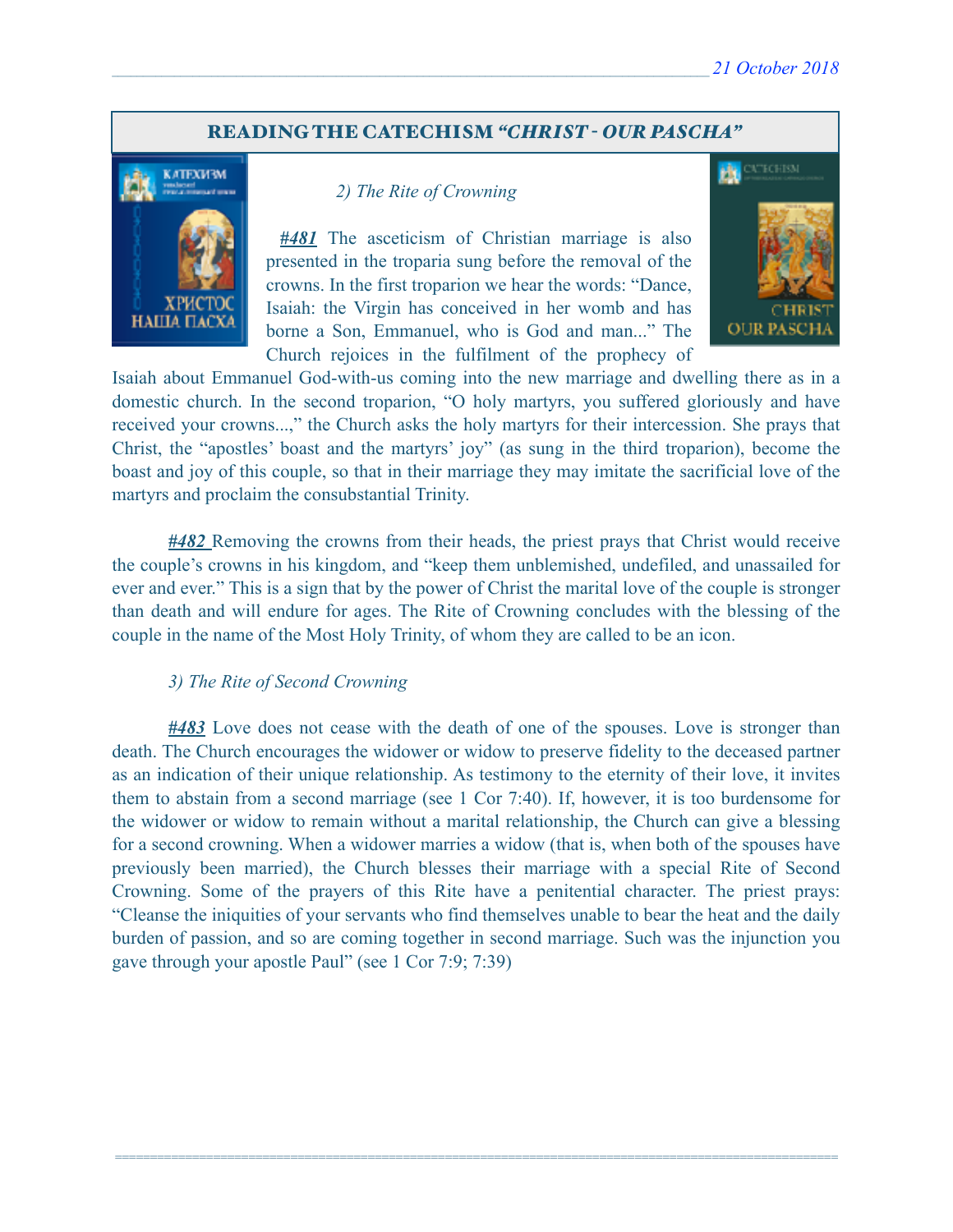#### **NEWS**

#### **US envoy says Ukraine conflict, though forgotten, still a major threat**

 In the nearly four years that have elapsed since Russia annexed the Crimean Peninsula and invaded eastern Ukraine, some 10,000 people have been killed and more than 1.5 million displaced in the conflict that ensued, with new deaths recorded daily.

 With humanitarian conditions worsening in Ukraine's Donbas area and the risk of disease increasing due to a lack of supplies that would normally be available, the list of problems and risks "goes on and on," meaning negotiations to reach peace are even more crucial, Kurt Volker, U.S. Special Representative for Ukraine Negotiations, told Crux in an interview.

 Though there has been much talk of a U.N. peace-keeping mission to the conflict area that would help stabilize the region, now it is impossible, he said, saying Russia is holding up the process by refusing to agree to the mission, which is "a shame, because it's the local residents who are really suffering."

 Volker also spoke of Russian resistance to implementing the 2014-2015 Minsk Agreements aimed at a ceasefire and a de-militarization of eastern Ukraine, saying they are "unfairly" faulting Ukraine for the delays, and said the United States intends to hold sanctions against Russia in place until they cooperate.

 Speaking of his visit to Italy and the Holy See last week, where he held meetings with various officials to discuss the Ukraine conflict, Volker said major points of convergence between the U.S. government and the Vatican are the humanitarian situation and the treatment of prisoners.

 Religious freedom is also a key shared concern, he said, particularly in light of the decision earlier this month by the Orthodoxy's Ecumenical Patriarchate of Constantinople to grant the Ukrainian Orthodox Church independence from the Russian Orthodox Church - a decision Volker believes was prompted by the current conflict with Russia.

Below are excerpts of Crux's conversation with Volker.

 **This conflict has fallen off the radar for most people. They've forgotten there is a war going on in Europe. How serious would you say this conflict is not only for Europe, but also beyond, given that there is so much international intervention?** 

 It has fallen off the radar, and that's one of the things I need to try to do is to keep it on the radar. If you think about it, this war in Europe has killed more people in Europe since the Balkan wars in the '90s, over 10,000 people have been killed. It has produced more displaced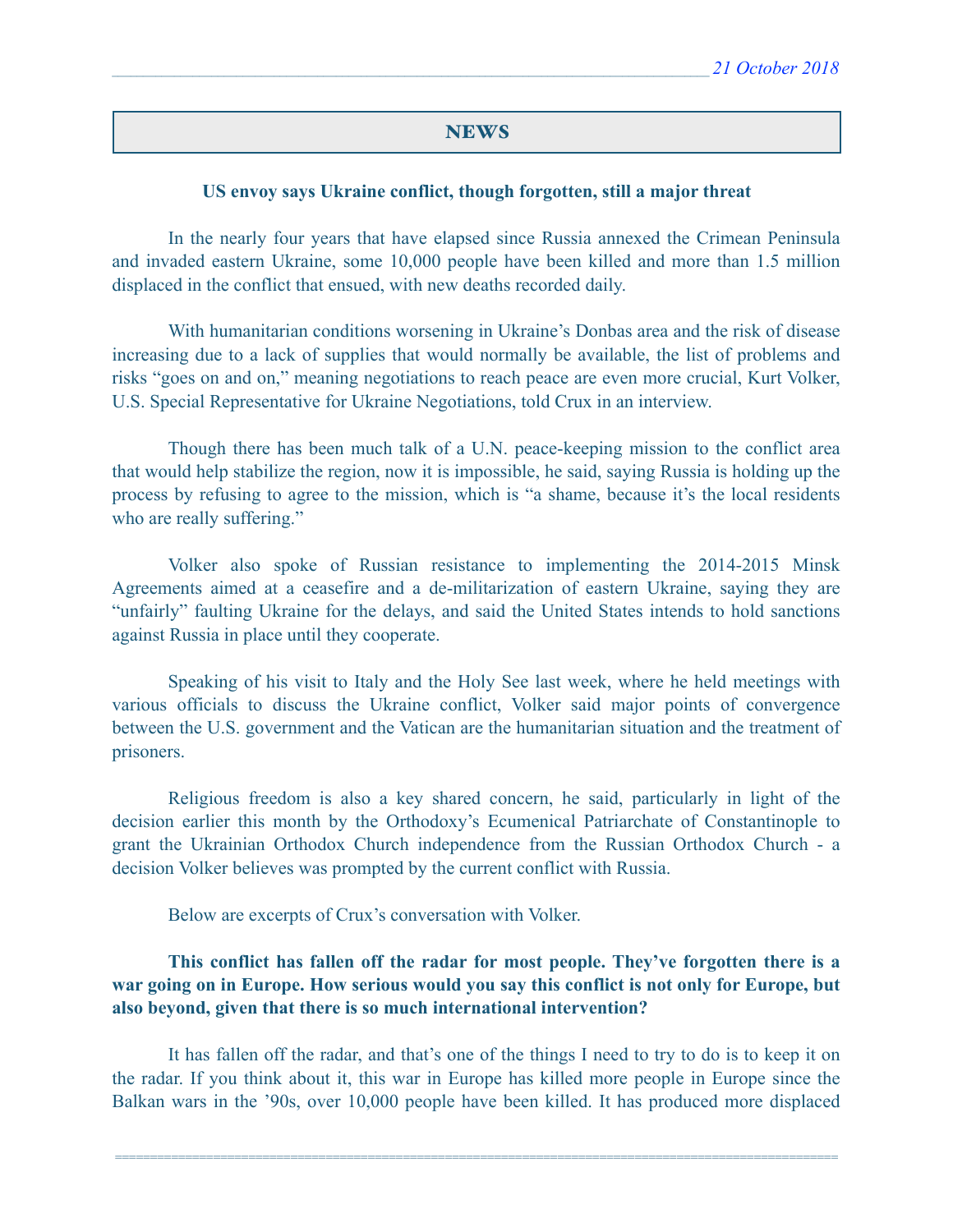persons than any war in Europe since World War II, over a million and a half people have been displaced.

### **There has been talk of a peace-keeping mission there. How realistic is that mission at this point, and what support would it offer?**

In terms of practicality, I think it's very realistic ... What is required here is really for Russia to agree, because the Ukrainians are happy with this. Western nations are happy. Other U.N. security members, the U.S., France the UK, everyone is happy with this, but Russia needs to agree for it to happen. So far Russia is not willing to do that, and it's a shame.

#### **So that's the only thing stopping the mission at this point?**

 Yes. The Russians don't like the proposal for a couple of reasons. Mostly they want to see the people's republics they set up there remain in place, and they want the Ukrainians and the international community to negotiate with them, which would have the effect of making this conflict permanent.

### **So Russia is resisting, but have they been open to other negotiations? How many steps, if any, have they taken to implement the Minsk Agreements?**

 Almost none. The Russians deny that they are there, which is inaccurate. They have regular military forces in eastern Ukraine, they have total command and control of the military forces that are there. Those that are not regular military Russian forces are contract soldiers hired by a Russian firm and paid for by Russia, so it's as if the U.S. had hired Blackwater to conduct a military operation somewhere else.

### **You've previously spoken about the importance of maintaining sanctions against Russia. Would you say these have been effective so far?**

 Yes, I would. It has contributed to a situation where we are deterring Russia from further aggression and intervention … I think we're at a stage now where a combination of the sanctions, the political resolve that the transatlantic community has shown, the improvement of Ukraine's defense capabilities, means that the costs to Russia going forward will be much higher, so I think it has helped blunt Russia's aggression.

### **Do you think this is a possibility as things are, or is more pressure potentially needed?**

 It's always possible, why not, everything is always possible. I think the most compelling reason is Russia's invasion and seizure of territory and killing of Ukrainians has really alienated the Ukrainian public and driven Ukraine to becoming more unified, with a stronger national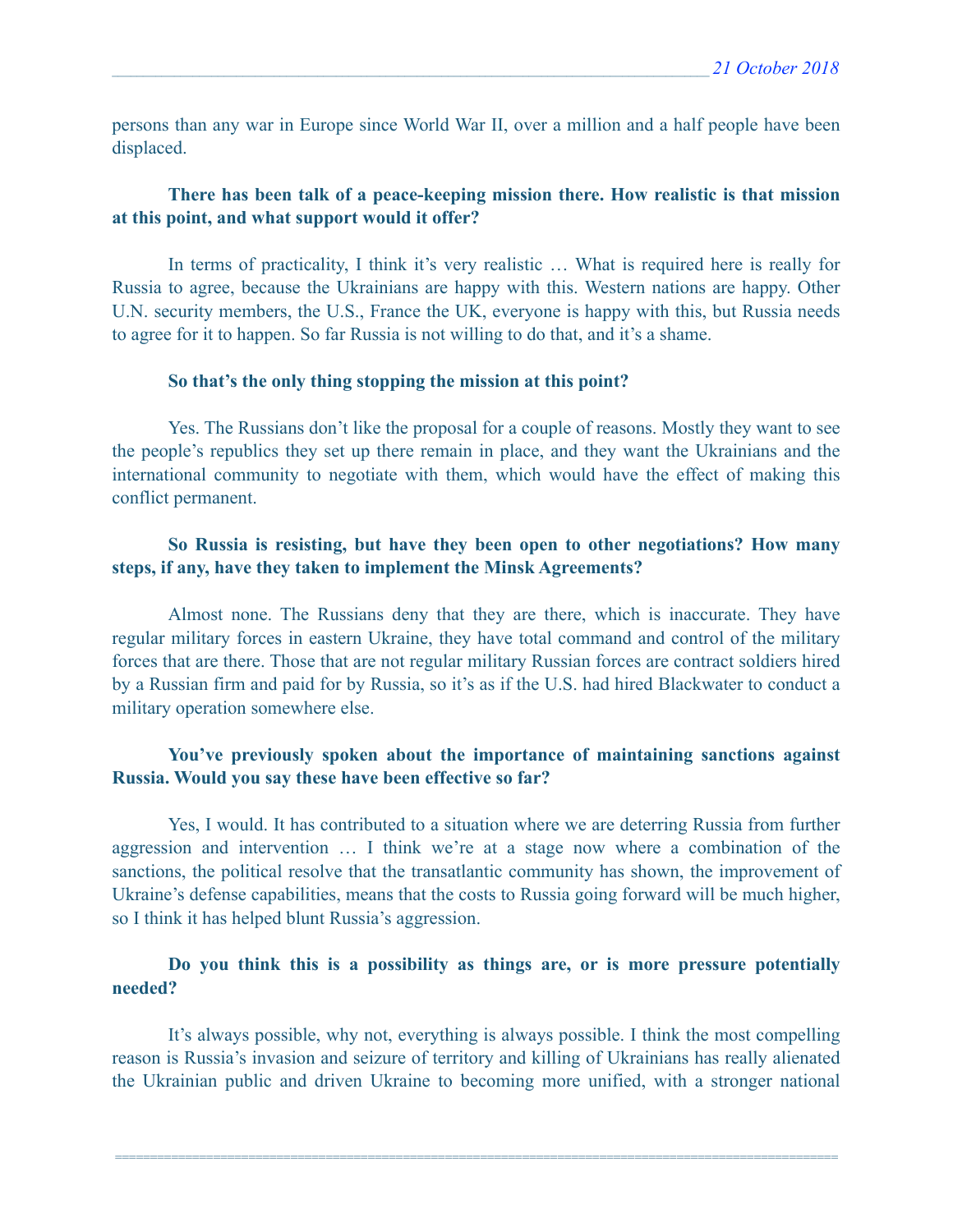identity, more pro-western, more Russia-sceptic than ever before. This really isn't what Russia wanted out of this.

#### **How much of a role does religious debate play in the conflict?**

 It doesn't. Religion does not play a role in the conflict. This is Russia's effort to influence the orientation of Ukraine from being a European democracy to being part of a wider-Russian civilization. What has happened, however, is that with this invasion and killing of Ukrainians, occupation of territory, it has alienated Ukrainians from Russia, and I think it has given impetus to this demand from Ukrainians that they want recognition of their own church. That would not have happened five years ago, but it is happening today because of the circumstance of Russia's invasion.

 **What has engagement with the Holy See been like? Pope Francis has been very committed to Ukraine, and the head of the Ukrainian Greek Catholic Church is a good friend of his from Buenos Aires, so what kind of interaction has there been between the U.S. government and the Vatican?** 

 I met the equivalent of the foreign minister, Archbishop [Paul Richard] Gallagher, and I think the first thing is that the Vatican places a very high priority on humanitarian issues. They care about the people there. Religious freedom is also a shared interest. They believe religious freedom is terribly important, including that even if this process of recognition of the Ukrainian Orthodox goes through, that doesn't mean that Ukraine should be establishing a state church to the exclusion of others, not by any means, and there should be a respect for all religious communities in Ukraine.

#### **Would you say the Vatican has been supportive of the U.S. position?**

 No, I wouldn't put it that way. I think they have quite a unique perspective on things being a religious entity and a state entity at the same time, and I think they are much more cautious about expressing a view on some of these matters than we would be. We'll be a little more outspoken and they'll be a little more reserved, but that said, I think there is a lot of shared understanding and shared concern on some of these aspects.

 There's an issue in the occupied areas of Ukraine of the treatment of detainees. It's not pretty. I've met with some of them who have come back who have been tortured. I've met with families of some who have been tortured or who have disappeared or been killed. And the Red Cross does not have regular access to these people either, so facilitating the return of detainees and facilitating access for the Red Cross would be a shared interest as well.

 **That's been a problem as well, correct? The border of the conflict zone has been pretty tight, not much can get in or out…**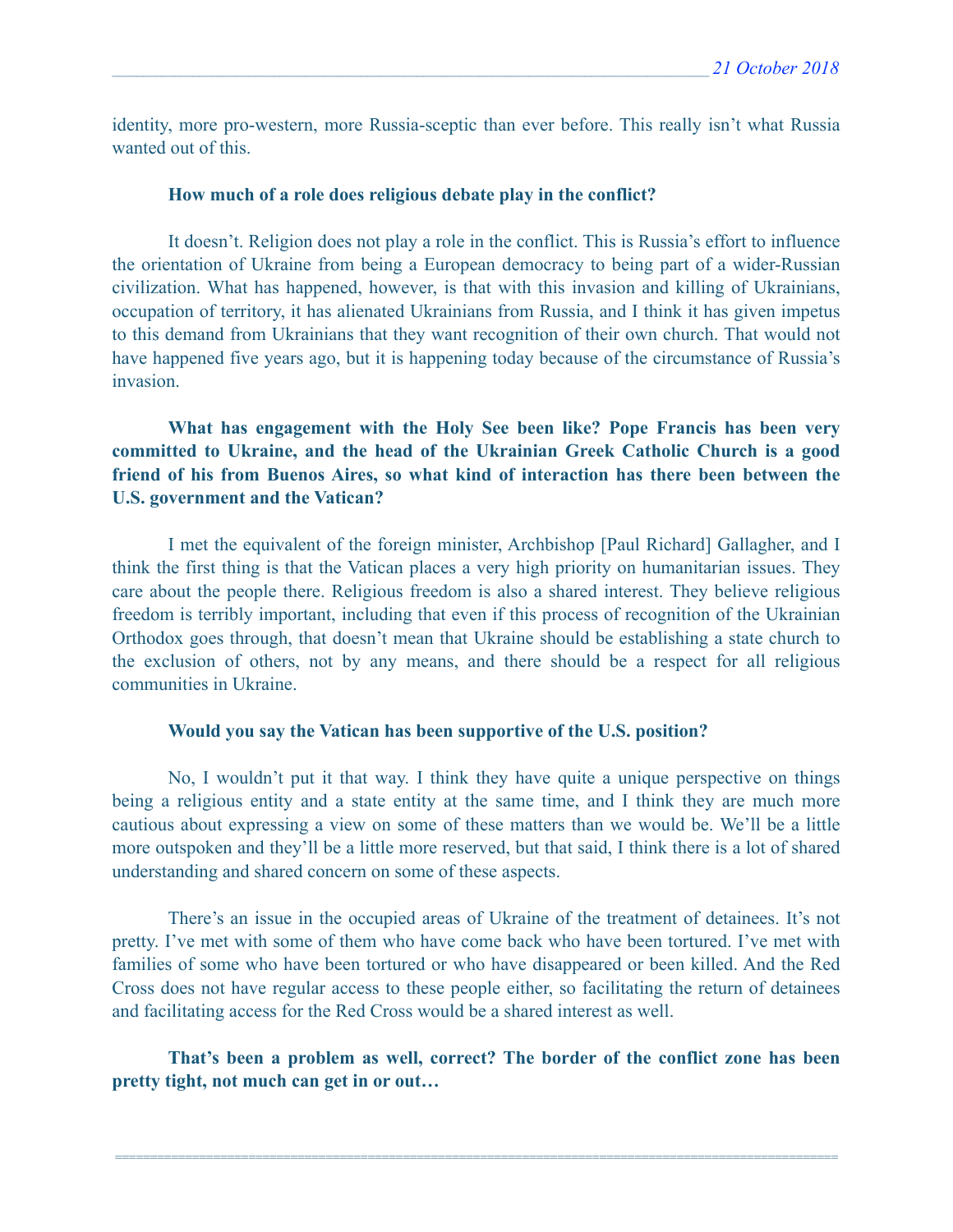It's not the border or the boundary, it's the willingness of the local authorities there under Russian control to allow access. There are 40,000 border crossings a month, but it is restricted in what it can do. Restricted to people there, residents shopping and coming back, big goods, access to the international community, access to detainees, those kinds of things are restricted.

#### **Is there still a lack of basic supplies?**

 It's under pressure, is what I would say. There is no healthy local economy anymore, so you have to go outside to shop, and come back. There is a lot of black-market activity. That does have the tendency to drive prices up and have a little unreliability in access. For the medical system, there are still hospitals, there are still doctors, it does still function, but again, there are pressures on that.

### **You mentioned an increased resolve and increased nationalism among Ukrainians due to the conflict. Do you think this has also strengthened their cause for entry into the E.U.?**

 Let's look at it from both ends of the spectrum. From the Ukrainian end of the spectrum, they have done more on economic reform and fighting corruption and strengthening the economy in the last three to four years, than in the preceding twenty years. So they've done a lot. It is still not up to E.U. standards in many, many ways, but they are moving that way and it's important to them. I think they can get there, I think it will take a lot more work, and years and time, but that's the trajectory they want to be on.

=======================================================================================================

*[cruxnow.com](http://cruxnow.com)*